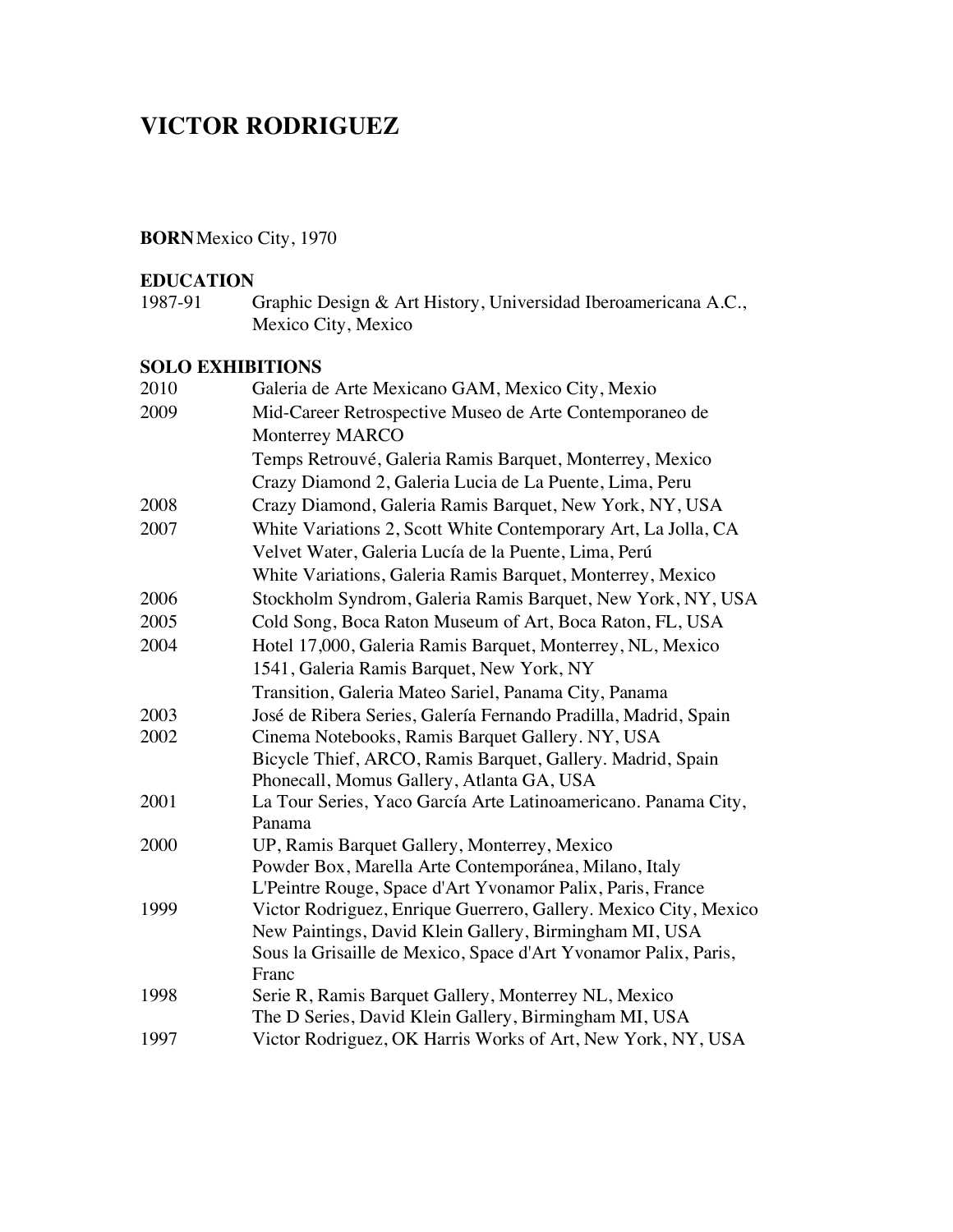# **GROUP EXHIBITIONS**

| 2005 | Espejos Invertidos, Insituto Mexicano de Cultura, Washington<br>DC, USA                                        |
|------|----------------------------------------------------------------------------------------------------------------|
| 2004 | Prodigios de Fin de Siglo, Museo de Arte Contemporáneo                                                         |
|      | MARCO, Monterrey, México                                                                                       |
|      | El Retrato en San Pedro, Museo de Historia de San Pedro,                                                       |
|      | Monterrey, NL, Mexico                                                                                          |
| 2003 | Trans-Figuration, Palazzo Mediceo, Seravezza, Italy                                                            |
|      | Paper Works, Galeria Ramis Barquet, New York, NY                                                               |
|      | Dubrow International, Roger Smith Gallery/ Kravets/Wehby,                                                      |
|      | New York, NY, USA                                                                                              |
|      | "Form & Conscience: Figurative Art from Mid-Century to Present,"<br>Scott White Contemporary Art, La Jolla, CA |
| 2002 | Flor y Canto, Contemporary Museum of Art, Salt Lake City, USA                                                  |
| 2001 | Salon de Arte Bancomer, Museo de Arte Moderno, Mexico City,<br>Mexico                                          |
|      | Ray Smith, Julio Galán, Martha Ma Perez Bravo, Víctor Rodriguez,                                               |
|      | Momus Gallery, Atlanta GA, USA                                                                                 |
|      | Foira d'arte Bologna 2001, Marella Arte Contemporanea, Bologna,                                                |
|      | Italy                                                                                                          |
|      | Museo de la Secretaría de Hacienda, Mexico City, Mexico                                                        |
|      | Latin American Contemporary Art Auction, Sotheby's, New York,<br>NY, USA                                       |
|      | Feria Internacional de Arte Buenos Aires, Enrique Guerrero                                                     |
|      | Gallery, Buenos Aires, Argentina                                                                               |
|      | Art Chicago 2001, Enrique Guerrero Gallery, Chicago Il, USA                                                    |
|      | Art Chicago 2001, Space d'Art Yvonamor Palix, Chicago II, USA                                                  |
|      | Group Show, Ramis Barquet Gallery. New York, NY, USA                                                           |
| 2000 | Foira d'arte Bologna 2000, Marella Arte Contemporanea, Bologna,                                                |
|      | Italy                                                                                                          |
|      | Paisaje Urbano, Enrique Guerrero Gallery, Mexico City, Mexico                                                  |
|      | Latin American Contemporary Art Auction, Sotheby's, New York,                                                  |
|      | NY. USA                                                                                                        |
|      | Feria Internacional de Arte FIA Enrique Guerrero Gallery, Caracas,<br>Venezuela                                |
|      | Art Chicago 2000, Enrique Guerrero Gallery, Chicago II, USA                                                    |
|      | Art Chicago 2000, Space dÕArt Yvonamor Palix, Chicago II, USA.                                                 |
|      | Group Show, Ramis Barquet Gallery. New York, NY, USA                                                           |
| 1999 | Picture This- New Contemporary Figuration, Associated American                                                 |
|      | Artists, New York, NY, USA                                                                                     |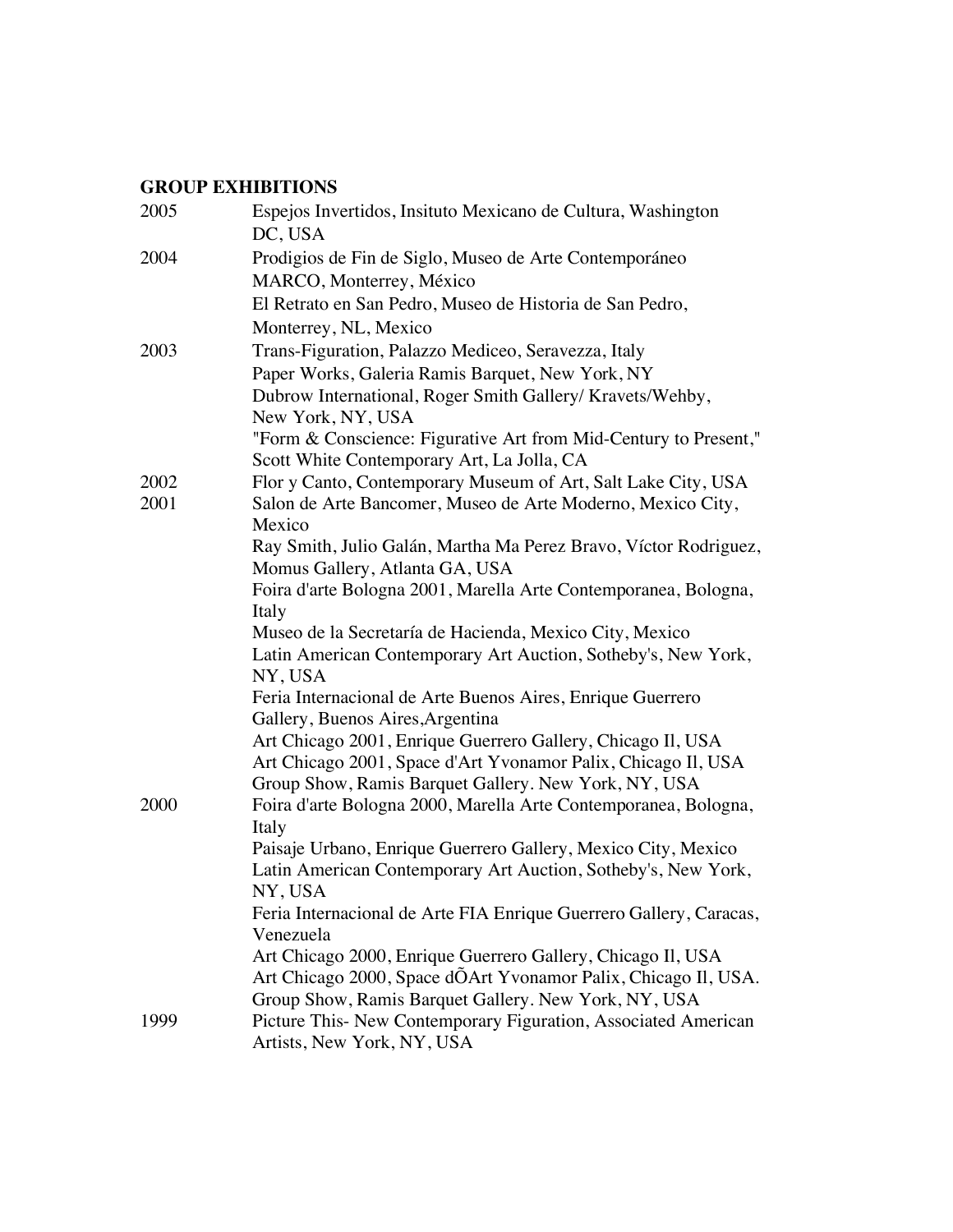| Group Exhibitions Cont. |                                                                                                                        |
|-------------------------|------------------------------------------------------------------------------------------------------------------------|
|                         | Bajo la Grisalla de Mexico, Capella de l'Antic Hospital, Barcelona,                                                    |
|                         | Spain                                                                                                                  |
|                         | Sous la Grisalle de Mexico II, Space d'Art Yvonamor Palix/Passage                                                      |
|                         | de Retz, Paris, France                                                                                                 |
|                         | FIAC 99, Foire Internationale d'Art Moderne et Contemporain,                                                           |
|                         | Space d'Art Yvonamor Palix. Paris France                                                                               |
|                         | FIAC 99, Foire Internationale d'Art Moderne et Contemporain,                                                           |
|                         | Enrique Guerrero Gallery. Paris, France                                                                                |
|                         | Art Chicago 99, Space d'Art Yvonamor Palix, Chicago IL, USA                                                            |
|                         | Feria Internacional de Arte FIA 1999, Galer'a Enrique Guerrero,                                                        |
|                         | Caracas, Venezuela                                                                                                     |
|                         | IV Bienal Monterrey, Museo de Monterrey, Monterrey, NL, Mexico<br>Group Show, Ramis Barquet Gallery, New York, NY, USA |
|                         | Grupo de los 16, Subasta de Arte, Hacienda de los Morales. Mexico                                                      |
|                         | City, Mexico                                                                                                           |
| 1998                    | In the Nineties: A view of contemporary Mexican Art, Instituto                                                         |
|                         | Cultural Mexicano, Washington, DC, USA                                                                                 |
|                         | Expoarte/Guadalajara 98 Feria Internacional de Arte Contemporáneo,                                                     |
|                         | Enrique Guerrero Gallery.                                                                                              |
|                         | Guadalajara Jal., Mexico                                                                                               |
|                         | Summer Show, SOMA Gallery, La Jolla CA, USA.                                                                           |
| 1997                    | An Assessement in Contemporary Figuration, David Klein Gallery,                                                        |
|                         | Birmingham MI, USA                                                                                                     |
|                         | Faces and Figures, Nassau County Museum, Long Island, NY, USA                                                          |
|                         | New Artists from the 90's, Flint Institute of Contemporary Art,<br>Flint MI, USA                                       |
|                         | Triunfadores de la Bienal Monterrey, Museo de Monterrey,                                                               |
|                         | Monterrey NL, MexicoII Bienal Monterrey, Museo de Monterrey,                                                           |
|                         | Monterrey NL, Mexico                                                                                                   |
|                         | III Salón Bancomer, Fundación Cultural Bancomer, Mexico DF,                                                            |
|                         | Mexico                                                                                                                 |
|                         | I Concurso BID de Pintura Joven, Centro Cultural SHCP, Mexico DF;                                                      |
|                         | Pinacoteca de Nuevo León, Monterrey NL, Mexico                                                                         |
| 1996                    | VII Osaka Triennale, Mydone Osaka Museum, Osaka, Japan                                                                 |
| 1996                    | Creación en Movimiento, Museo de Arte Contemporáneo Carrillo                                                           |
|                         | Gil, Mexico City, Mexico                                                                                               |
|                         | XVI Encuentro Nacional de Arte Joven, Instituto Cultural de                                                            |
|                         | Aguascalientes, Aguascalientes, Ags.; Pinacoteca de Nuevo                                                              |
|                         | Leon, Monterrey, NL.; Museo de Arte Contemporaneo Carrillo Gil,                                                        |
|                         | Mexico City, Mexico                                                                                                    |
| 1995                    | XV Encuentro Nacional de Arte Joven, Instituto Cultural de                                                             |